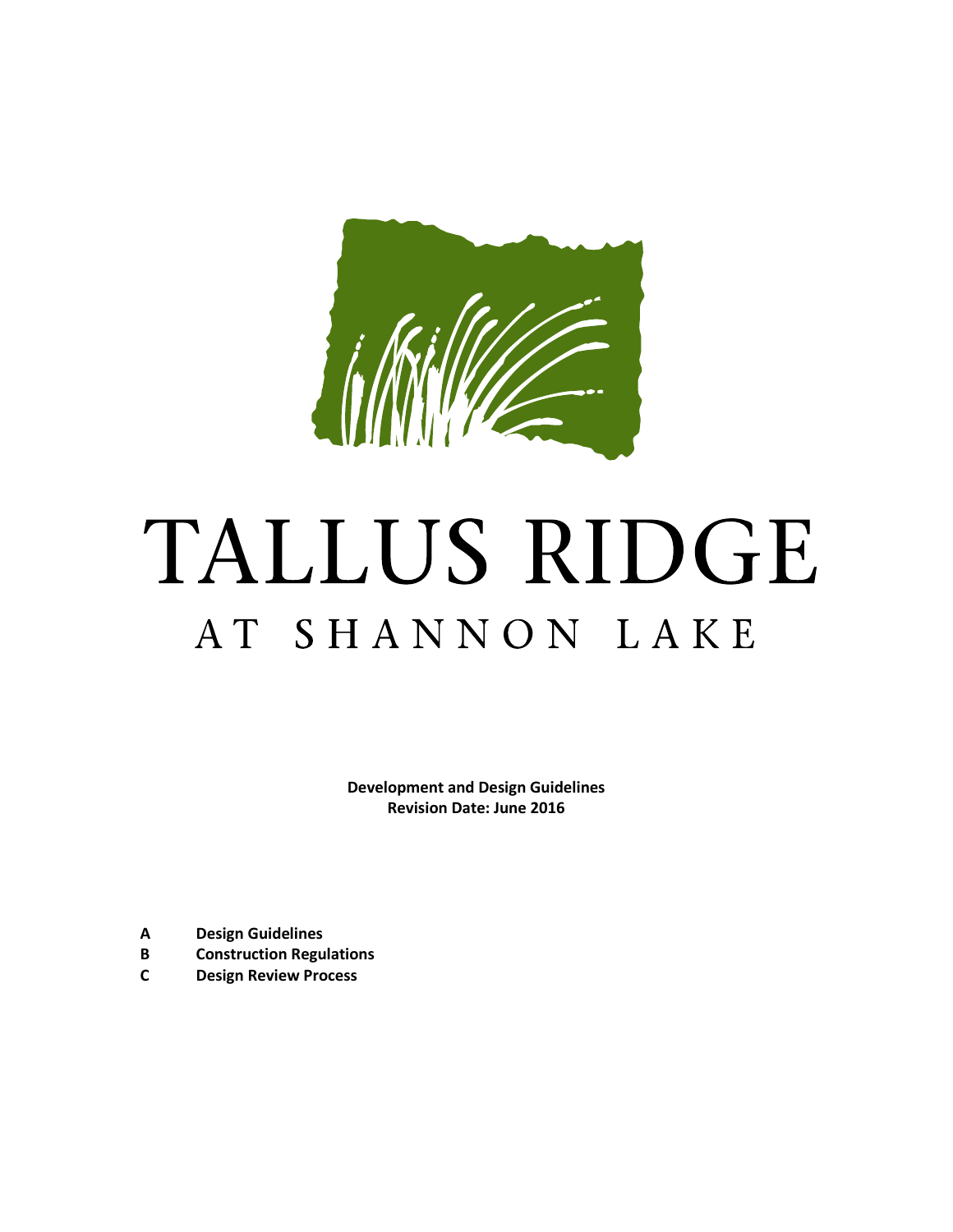# **Contents**

Design Guidelines

- A.1 Introduction
	- A.1.1 Individual Home Design
	- A.1.2 Builder Program
- A.2 Home Site Considerations
	- A.2.1 Zoning
	- A.2.2 Home Location
	- A.2.3 Driveway Location
	- A.2.4 Lot Grading
	- A.2.5 Retaining Walls
	- A.2.6 Tree Preservation
	- A.2.7 Drainage Protection

## A.3 Architectural Design

- A.3.1 Architectural Style
- A.3.2 Streetscape Harmony
- A.3.3 Home Design Repetition
- A.3.4 Uphill Lot Architecture
- A.3.5 Rear Yard Architecture
- A.3.6 Size of Home
- A.3.7 Corner Lot Sites
- A.3.8 Height of Buildings
- A.3.9 Roof Slope
- A.3.10 Garage and Driveway
- A.3.11 Welcoming Entries, Verandas and Decks
- A.3.12 Exterior Stairways
- A.3.13 Exterior Home Lighting
- A.3.14 Exterior Finish
- A.3.15 Additional Buildings
- A.3.16 Antenna and Satellite
- A.3.17 Recreation Equipment and Commercial Vehicles
- A.3.18 Screens
- A.3.19 Fencing
- A.4 Landscaping
	- A.4.1 Design Considerations
	- A.4.2 Treed Front Yard
	- A.4.3 Irrigation
	- A.4.4 Landscape Area
	- A.4.5 Lawn
	- A.4.6 Front Yard
	- A.4.7 Hedges
	- A.4.8 Overall Integration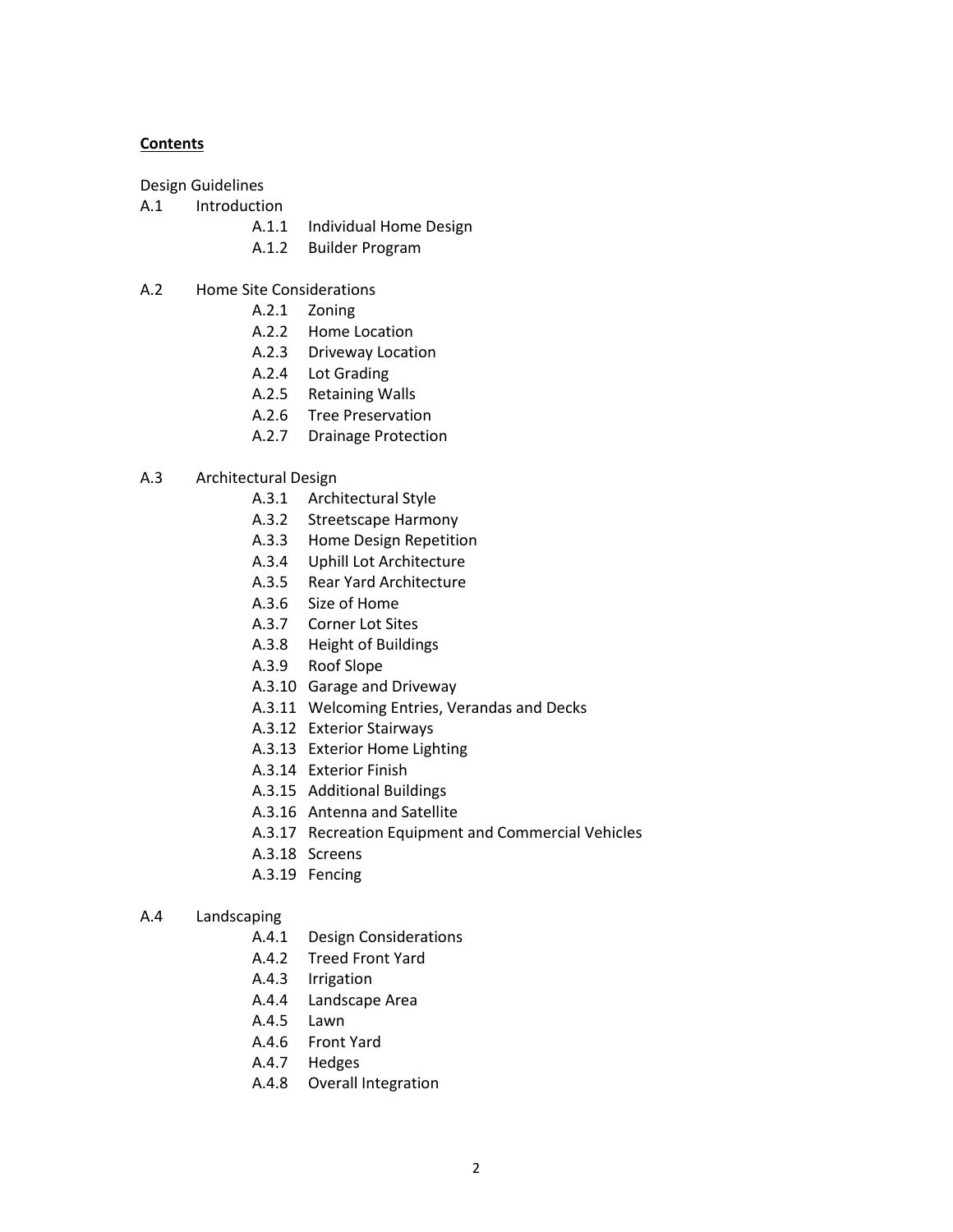# B. Construction Regulations

- B.1 Legal Survey
- B.2 Site Grading Plan
- B.3 Driveway
- B.4 Damage to Utilities
- B.5 Garbage
- B.6 Waste material and Cleanliness
- B.7 Foundations
- B.8 Hours of Construction
- B.9 Transport Routes
- B.10 General Building Information
	- B.10.1 Site Activities
	- B.10.2 Site Materials
	- B.10.3 Site Access
	- B.10.4 Signage
	- B.10.5 Blasting
	- B.10.6 Roadways and Sidewalks
	- B.10.7 Boundary of Construction

## C. Design Review Process

- C.1 Review Fees
- C.2 Pre-Construction Design Consultation
- C.3 Primary Review
- C.4 Formal Review
- C.5 Colour Submission
- C.6 Landscape Design
- C.7 Resubmission Fees
- C.8 Approval
- C.9 Completion Requirements
- C.10 Release of Compliance Deposit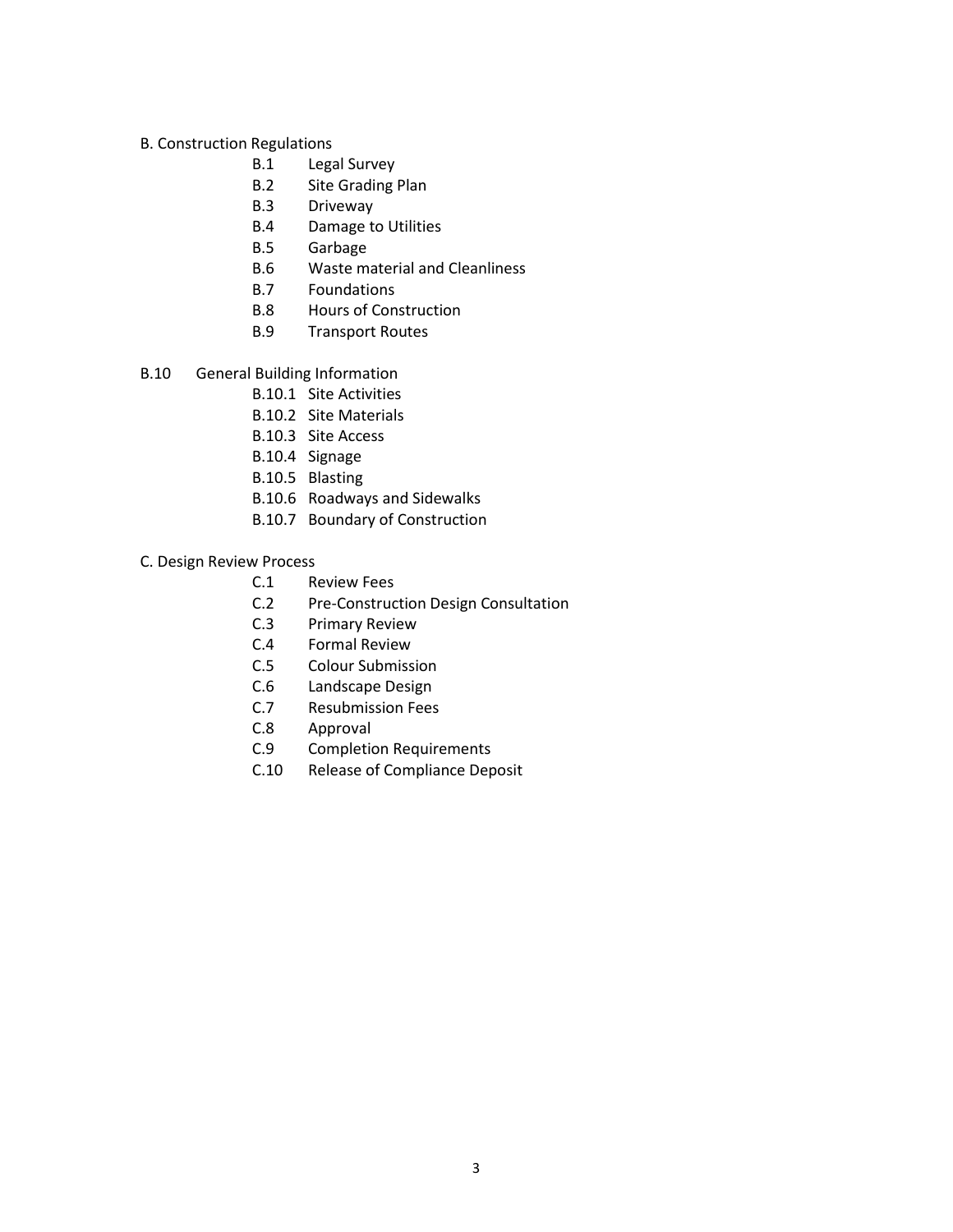## **Design Guidelines**

## A.1 Introduction

Tallus Ridge is the result of years of thoughtful planning and a passion for creating neighbourhoods of homes, not houses. We strive to continually incorporate design guidelines into all aspects of Tallus Ridge that will stand the test of time. It is with you, future Tallus Ridge community members, that we dedicate ourselves to creating an established, high quality, unique and timeless neighbourhood.

Herein lies the creation of a neighbourhood which will appeal to every admirer of quality over quantity. Our unique yet harmonious blend of individual and high quality standards will set a new standard. Discerning people who appreciate the craft of homes and inspired functional design shall find a place here at Tallus Ridge.

Lengths have been taken to ensure that the natural splendour of the land has been left intact. Trees which have stood for many years have been left standing. Vegetation natural to the environment has been preserved and roadways follow natural basins of slopes. Tallus Ridge is setting a standard of development with long term thinking in mind. Whilst thinking long term, Tallus Developments Ltd. has incorporated numerous benefits into the well planned community.

- **A Network of Walking Trails**
- **.** Sidewalks and Roll Over Curbs
- **. Low Water Maintenance Landscaping**
- **Low Maintenance Exterior Finishing**
- **Protection of Environmentally Sensitive Areas**

We encourage property owners to consider the long term vitality of their community by making choices which support the local natural environment.

The following guidelines have been established to support our goal of incorporating design which will endure trends. We at Tallus Developments Ltd. want to provide comfort for our future neighbourhood members by working to ensure their property value will be protected and enhanced by our careful planning.

The Design Guideline outlines considerations with which the Approving Authority (*hereafter call Design Consultant)* will review property owners home, landscaping plans, home exterior finishes, and colors. Lot Purchasers agree to be bound by the design guidelines.

Design Guidelines are provided to achieve continuity through external treatment and individuality through design where form and function meet. The Design Guidelines are intended to assist the Design Consultant in integrating your individuality into your home whilst maintaining quality standards and neighbourhood compatibility. The Design Consultant shall have final approval of plans for the construction and design of the property. See Note.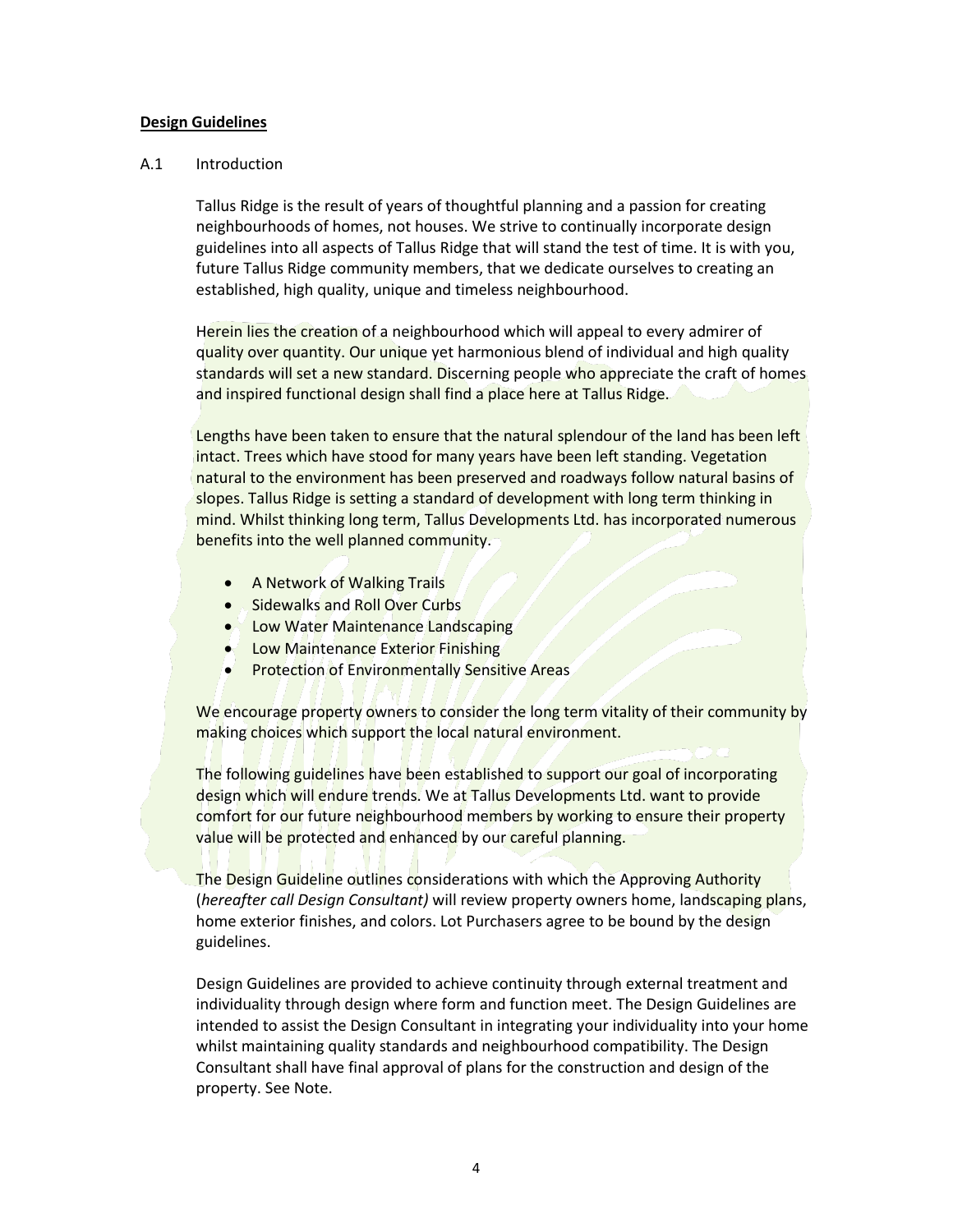*Note: The Design Guidelines are not intended to take the place of any Provincial or Municipal laws or regulations whatsoever. In addition, there is a building scheme registered against the title to each lot. If there should be a discrepancy between the building scheme and these guidelines, the building scheme shall take precedent.*

## A.1.1 **Individual Home Design**

No specific architectural style is required at Tallus Ridge. Rather, the goal of architectural compatibility within the natural setting is to be achieved through the use of a controlled range of complimentary forms, materials, and colours.

To maintain flexibility in design, several important architectural elements have been identified as desirable and therefore are encouraged as part of any home design. These elements include:

- Varied building envelopes (distance from street)
- Prominent front entries
- Non-dominant garages
- Select finish materials
- Purchasers to review the relevant zoning bylaw within City of West Kelowna (Setbacks, Lot Coverage, Covenants, Easements, etc.)

Owners are encouraged to clarify any specific guideline questions or concerns early in the review process. A number of meeting opportunities for yourselves and the Design Consultant have been incorporated into the design review process to allow owners the opportunity to review various aspects of these guidelines in specific context to individual lot and home designs.

## A.1.2 Builder Program

To support our goal of ensuring high quality homes and builder service, Tallus Developments Ltd. has established a Builder Program. Each builder must be pre-approved by the developer.

Approved builders have made a commitment to quality and service at Tallus Ridge at Shannon lake. They will work with property owners to create the home of their dreams.

Tallus Ridge reserves the right to not accept builders into the development.

Tallus will ask to receive examples of homes which builders have completed, as well as proof of good standing with HPO, Home Warranty, and WCB.

# A.2 Home Site Considerations

Homes shall not sit on the same street facing plane throughout the neighbourhood. Building envelopes shall be staggered from the front facing street to allow for incorporation of the property's natural setting in addition to supporting the aesthetic variation and appeal of Tallus Ridge.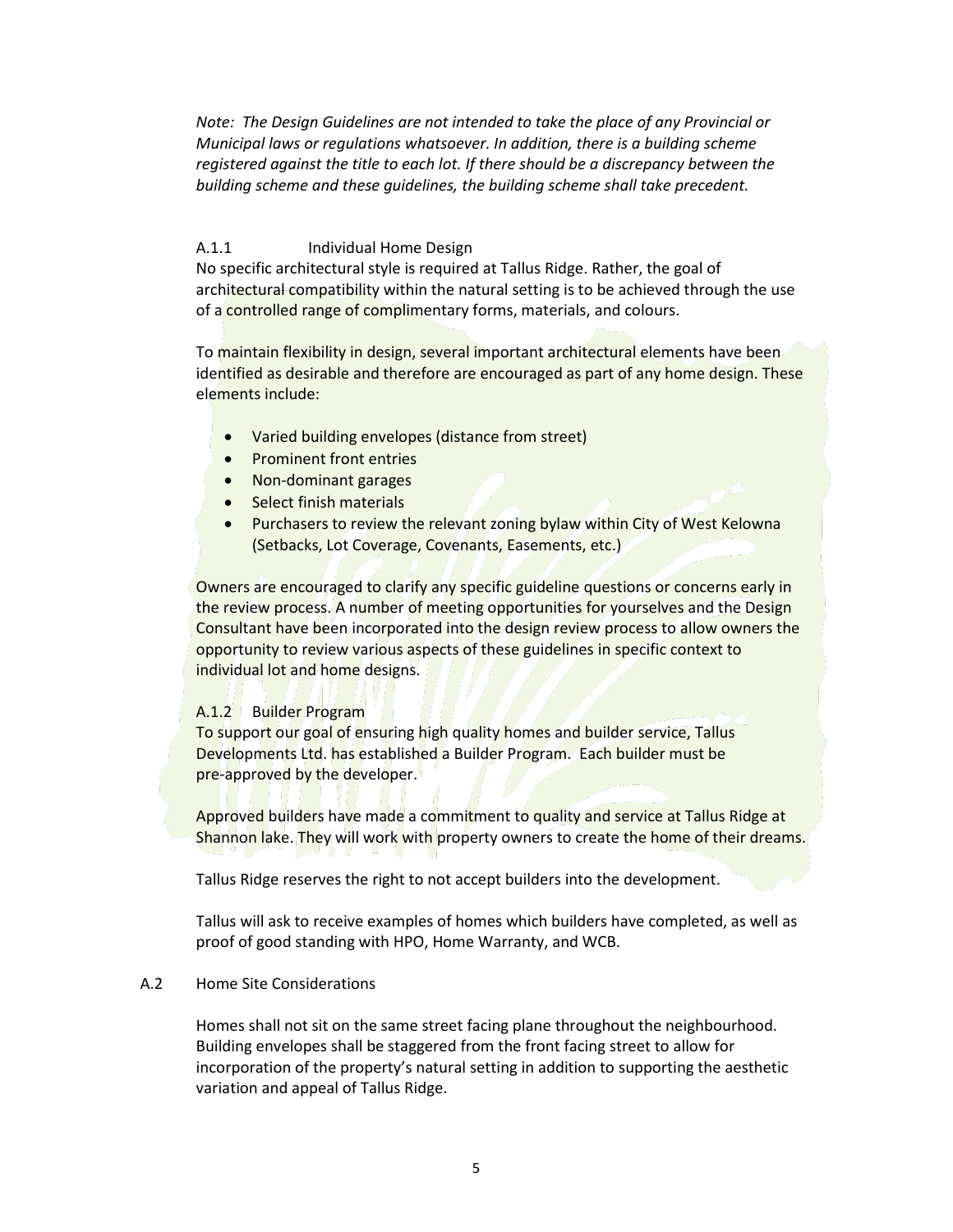Setbacks in addition to the CWK (City of West Kelowna) standard may be registered by way of easements or restrict covenants to create streetscape appeal, variety and safe feature clusters of trees or rock outcroppings. Each lot will have setbacks requirements set by CWK. All slopes over 30% will be protected by a no-disturb covenant, please familiarize yourself with the covenanted area when considering home site locations and landscaping designs.

# **Please review the site specific setbacks, covenants, and variance(s) with the City of West Kelowna. Development services. (778) 797-1000 to ensure buyers understand all relevant information.**

# A.2.1 Zoning

Lot owners and their builders are solely responsible for ensuring conformity with the applicable zoning, District of West Kelowna zoning bylaws and any other relevant guidelines or municipal requirements.

# A.2.2 Home Location

To minimize impact on the environment in which our community will be situated, homes will be built with the natural lot characteristics in mind. In an effort to sustain creation of homes as refuges for owners and guests, we require home footprints not to exceed approach of lateral lot lines within two meters.

# A.2.3 Driveway Location

Driveway locations must be approved by the Engineer Review Consultant. The consultant will take into consideration aesthetics, cut and fills, retaining walls, service locations on the lot and the impact on neighbouring lots.

# A.2.4 Lot Grading

To preserve the natural terrain, lot grading must conform to the natural slope of the landform. Visible rock outcroppings shall be preserved and incorporated into the site plan. Subject to the approved site grading plan, lot re-contouring will be permitted to control site-specific drainage concerns and will be restricted to within the defined construction envelope. This includes but does not encourage the use of drainage swales or retaining walls.

Close attention should be paid by lot owners and home builders to drainage flow patterns. Flow patterns should be identified on the proposed site plan to show positive drainage away from structures and neighbouring lots.

If necessary, stepped foundations and multiple floor levels should be utilized to minimize the need for grades steeper than 3:1. Where necessary, grading shall create a naturally sloped or terraced effect resulting in varied footprints that conform to the topography and reduce the need for large visible retaining or skirt walls. All grading shall present a finished appearance with rounded slope transitions.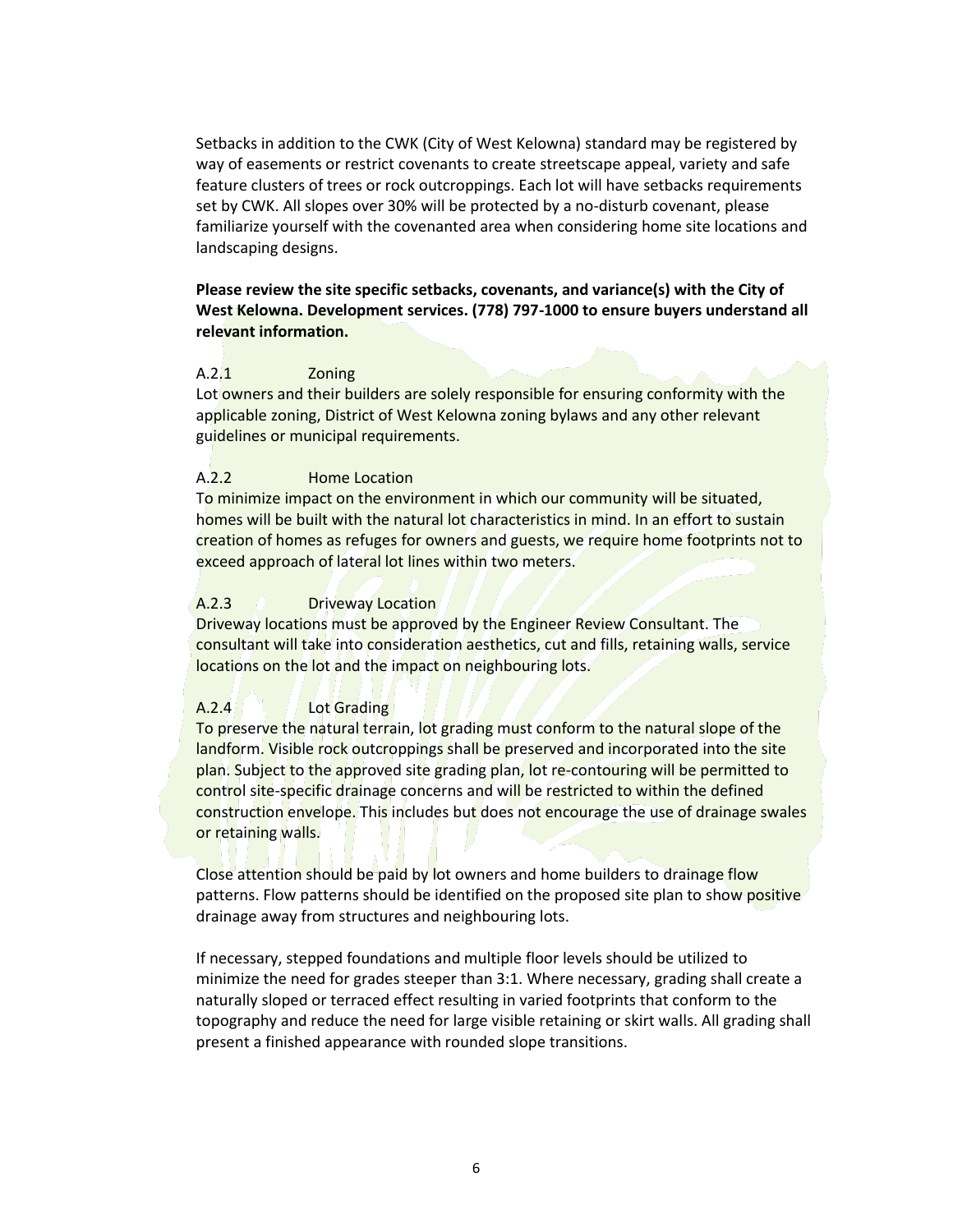Site Drainage is the responsibility of the lot owner and / or builder and neighboring properties must be considered and not negatively effected. Geotechnical stability as well as no effect to neighboring properties must be ensured.

## A.2.5 Retaining Walls

Should retaining walls be required, every effort shall be made to minimize visual impact of the wall by limiting heights and applying landscape treatments to lessen the visual effect of the wall. Any and all cost associated with retaining walls within lot lines will be the sole responsibility of the owner.

In an effort to retain the natural feel of the community, no flat faced retaining walls shall be placed. Dry stacked stone walls are acceptable while non-articulated cast in place walls, stucco facing and dumped rock walls are not discoursed and in special cases could be approved by Tallus Ridge. When walls are erected, they shall not exceed a height of 2.5m without needing to setback 1.2m before the height can go up again (stepping). All retaining walls must conform to CWK bylaws.

**All retaining walls shall be approved by the Design Consultant and conform to CWK bylaws**. No stacked "large stone or Rock" walls are permitted to exceed DOWK bylaws and be geotechnical approved by a geotechnical engineer.

The purchaser is responsible for the retaining structure to be geotechnically sound and if required to provide and geotechnical engineer drawing to Tallus / CWK.

All retaining walls will be the responsibility of the purchaser and the high side lot is responsible for retaining.

Example: 2351 Paramount Drive (High Side) was responsible for retaining their lot from 2355 Paramount Drive (Low Side). When rear lot lines interact the high side as a general rule still applies, however if the high side lot has already established their property line or retaining walls, that home owner will not be expected to incur new or additional costs. The latecomer will ensure that the previous walls remain and all works are completed within each owner's respective property lines.

## A.2.6 **Tree Preservation**

The presence of established trees enhances the established tone of the neighbourhood and value of lots. Preservation of existing trees and undisturbed native growth on the lot is extremely important. Trees within the construction envelope have been removed; removal of additional trees must be approved by the Design Consultant and will be at the expense of the purchaser.

## A.2.7 Drainage Protection

Design and implementation of lot specific drainage systems are the full responsibility of the owner. Whilst designing the drainage system, natural drainage patterns and vegetation shall be considered. The impact of drainage on neighbouring lots must also be considered. Drainage protection is the responsibility of the owner and must conform to the approved site grading plan.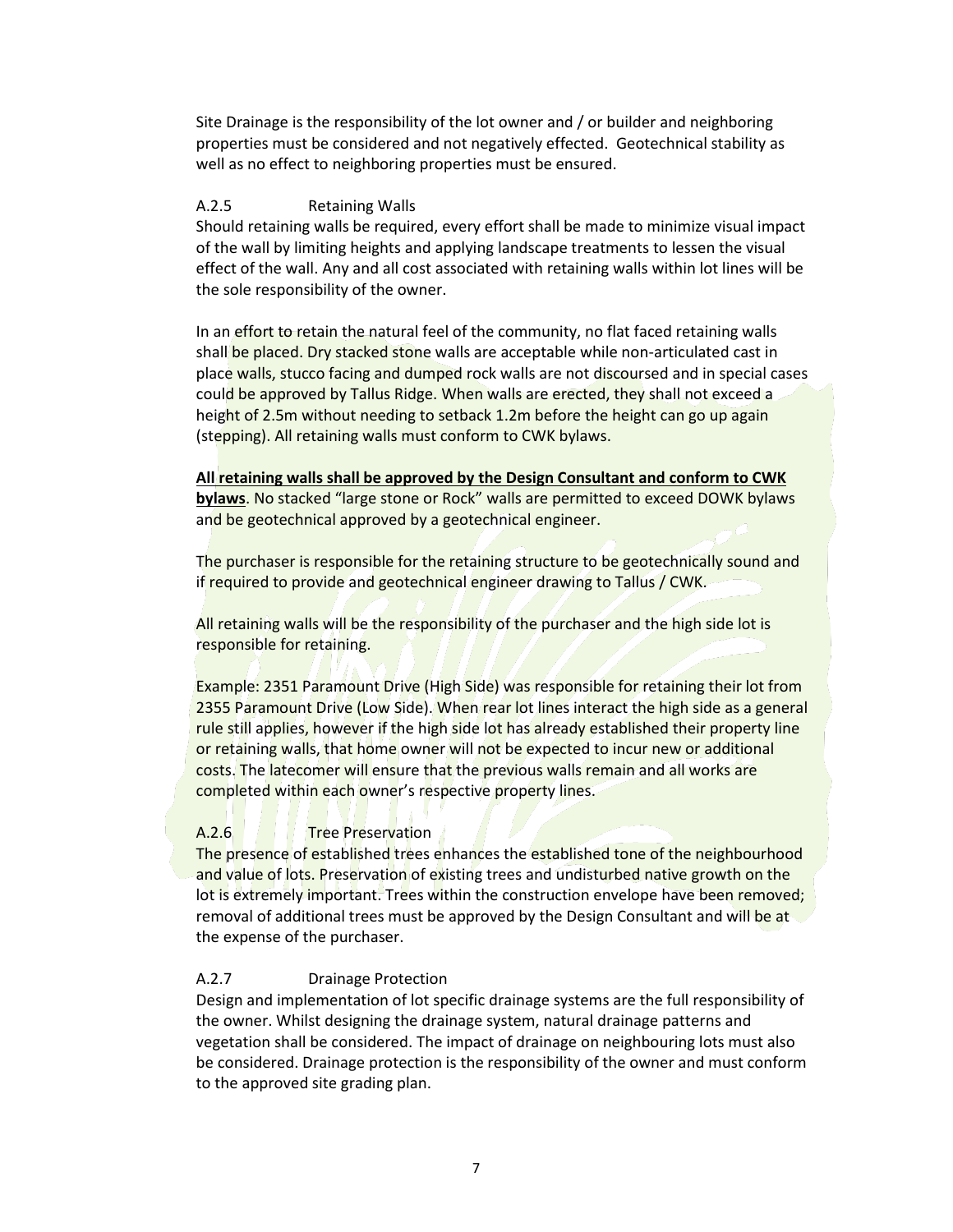A.2.8 Site Grading Plan and Home Elevations Approvals Each lot has been prepared with a "finished ground contours" (see attached Site Grading Plan), which lists main floor elevations, lower floor elevations for walk out lots and upper floor elevations for walk-up lots. These elevations show a leveling out of the typical detail as well that the Home Owner and or Builder must ad-hear to. All, Home Elevations, shall be approved by Protech Consulting Ltd. and conform to the lot site grading plan. All applications must include building plans showing at least two crosssections through the lot and buildings at right angles to each other.

# A.3 Architectural Design

# A.3.1 Architectural Style

The Design Guidelines are in place to create a cohesive community both between development and nature and among neighbourhood homes. Individuality will be preserved by utilizing an agreed upon selection of materials, finishes, design aspects, and colours. Consistency will be borne through finish, not wholly by form. Diversity will enhance the neighbourhood while harmony will ensure value retention across the development. While diversity will be encouraged, some forms of housing will not be approved such as adobe style, single dimension fronted or highly experimental design homes.

## A.3.2 Streetscape Harmony

Proposed homes will be compatible with the homes on adjacent lots to ensure a gradual transition from one home to another. Sudden changes between the height and sitting of neighbouring homes distracts from the architectural atmosphere of Tallus Ridge.

## A.3.3 Home Design Repetition

There shall not be repetition of exact or too similarly fronted nor designed homes within four lots of one another. Alterations such as changing the roof slopes, front entry, material usage and colour scheme will be required to differentiate homes which are too similar and in close proximity to one another.

# A.3.4 Uphill Lot Architecture

Uphill lots provide a unique opportunity to integrate numerous entries into home design. Special attention must be paid to the architecture of uphill lots. Main floor entry will be encouraged while the use of basement entries as main entries will be discouraged. Consult preferred builders about designs which compliment uphill lots and exploit your opportunity to increase views. Raise any questions or concerns with the Design Consultant early in the process. REFER TO A2.2 Back of home needs attention for visual to lower view/road

Uphill lots require completed landscaping both front and back of the home. To be of a manicured caliber that would be seen on the entry street facing side of the lot. The rear of the lot is to look of high quality from any exposed visible side.

## A.3.5 Rear Yard Architecture

Architectural treatment of the sides and rear of the home in a harmonious style with relation to the front of the home will be required, especially on homes with walkouts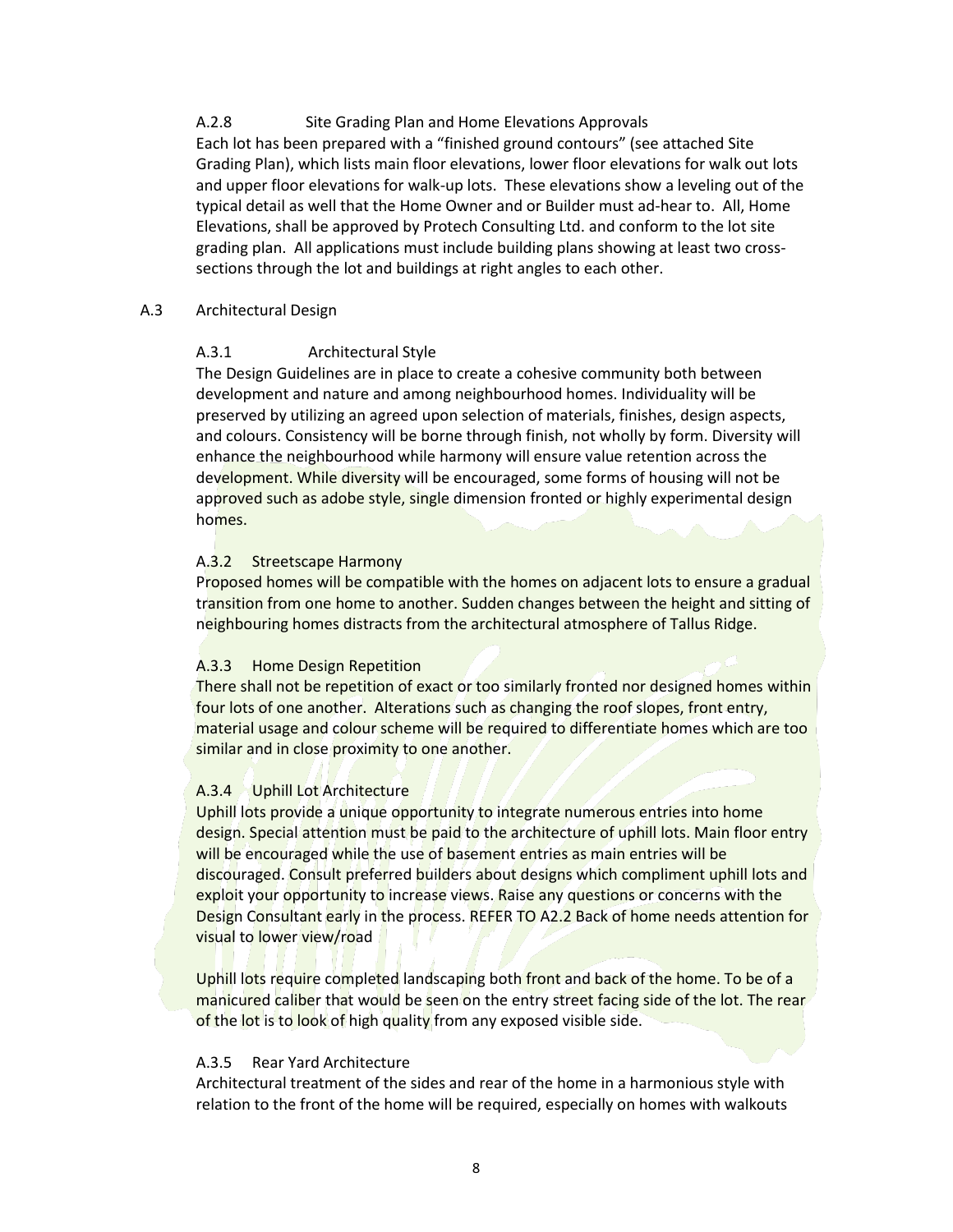visible from below. Many lots within the neighbourhood will back onto or lie adjacent to other lots. With you and your neighbours in mind, as well as those enjoying public areas such as walkways, parks and walking trails, continuity in design from all angles is of paramount importance.

## A.3.6 Size of Home

We shall not impose a regulation with regard to home size. However, regulations are in place to keep homes separated from one another and provide for sufficient living room by spacing of building envelopes. Homes that are excessively small or large within the community will disrupt the natural aesthetic within the neighbourhood and thus will be discouraged. Approval of homes will be at the sole discretion of the Design Consultant.

## A.3.7 Corner Lot Sites

Homes on corner lots set precedence as they command attention. Homes on these lots have two street front facing sides and thus have the option of entryways on both. Prominent entry ways will occur on the front facing street in accordance with the greatest number of front facing homes. Special attention shall be paid to architectural diversity and consistent finish on both street facing sides of homes on corner lot sites.

Landscaping shall be finished to a manicured calibre on both street facing sides of the home.

Homes with the rear of the home visible from any street must be completed both front and rear to an equal calibre. This requires the rear of the home to be as appealing from the back as it would be from the front.

Any and all retaining must be approved on these types of home sites.

## A.3.8 Height of Buildings

Height of building shall adhere to height limits and bylaws under the CWK and shall never be disruptive in nature. Height of proposed home will be considered by the Design Consultant in accordance with natural and neighbouring surroundings. Sight lines of all lots within the neighbourhood may be considered when finalizing height allowances.

# A.3.9 Roof Slope

The roof of your home will be a fundamental design aspect. In accordance with creating a tone for the community while not imposing strict regulations, rooflines are suggested as follows:

- On long roof faces and in gable ends, the use of dormers/windows is encouraged
- Roof overhangs preferred to be a minimum of 18" inches for the main roof structure (lesser overhangs considered with steeper roof pitches)
- Significant facia treatments are encouraged at a minimum size of 5" inches in height with a minimum of one inch of thickness to allow a visual offset from main structure. Two Part (Two Step) Fascia is required.
- **•** Fascia at Gable ends will be a minimum of 9" in height with a minimum of  $1$ " thickness and be a minimum of two step application.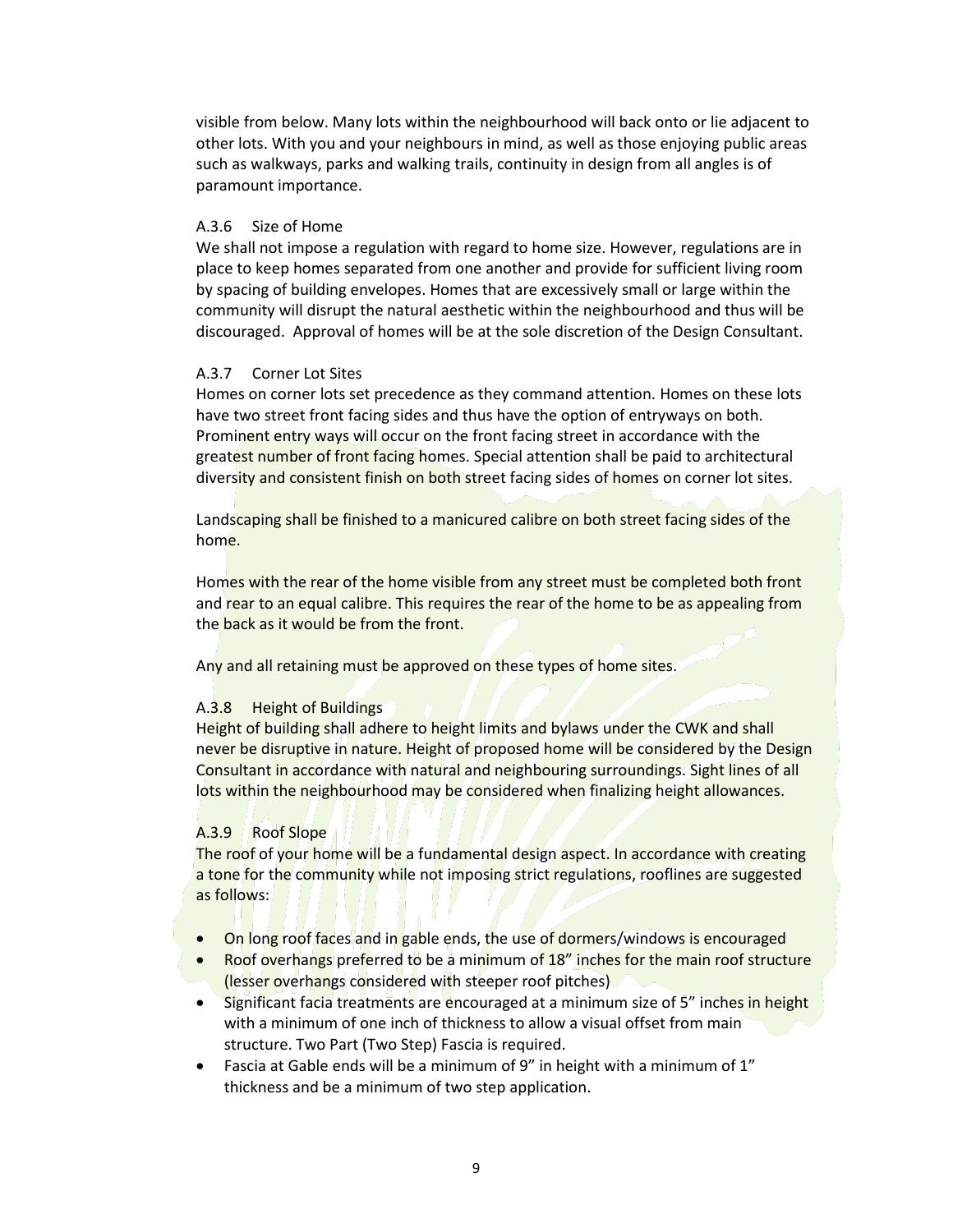#### A.3.10 Garage and Driveway

Side or front entry garages are acceptable. The visual impact of front entry garages shall be lessened by utilizing paneled and carriage style doors. Colours for garage doors must be approved by the Design Consultant and compliment those approved for the main structure of the home.

All homes shall be built with a minimum of a one car garage. Provisions shall be made for an additional two cars to be parked on a pavement treated portion of the lot. Garage door height shall not exceed 10'.

Driveways approaching the garage and front entryway shall be constructed using paving stones, exposed aggregate or brushed/stamped concrete with stamped borders a minimum of 12". The use of asphalt will not be permitted, nor will simple aggregate. Use of colour shall compliment the rest of your home.

## A.3.11 Welcoming Entries

In line with our passion for bringing communities to life, Tallus Developments Ltd. will encourage creation of prominent front entries.

Front entries shall not be flush with adjacent grades. Veranda areas shall not be less than one and a half meters deep by two and one half meters long when present. Protective railing shall be installed in the case of verandas and shall be constructed using spindles (square or otherwise) or pony-walls. No screening shall compose any portion of the protective railings or veranda area.

This area shall be finished in accordance with the remainder of the home exterior. Front entry surface finish shall be exposed aggregate, wood, brick, tile, stamped concrete or composite type decking. Consideration should also be given to rear decks as an interesting architectural aspect of the home. Design standards outlined for the front of the home shall also apply to the rear of the home with the exception of glass and screening, unless your home is on a corner lot.

Paving stones approved by the design consultant can also be used.

#### A.3.12 Exterior Stairways

If exterior stairways have been incorporated into your home design, the use of a 90 degree turn is required to break up long lines.

A.3.13 Exterior Home Lighting Well lit front entries will be encouraged.

## A.3.14 Exterior Finish

All homes shall incorporate the use of low maintenance exterior finish materials.

A minimum of three (3) wall textures/treatments shall be used on the exterior of the home. The use of custom painted colour finishes are encouraged versus stock color option as is the use of brick and complementary natural materials. A minimum of (2)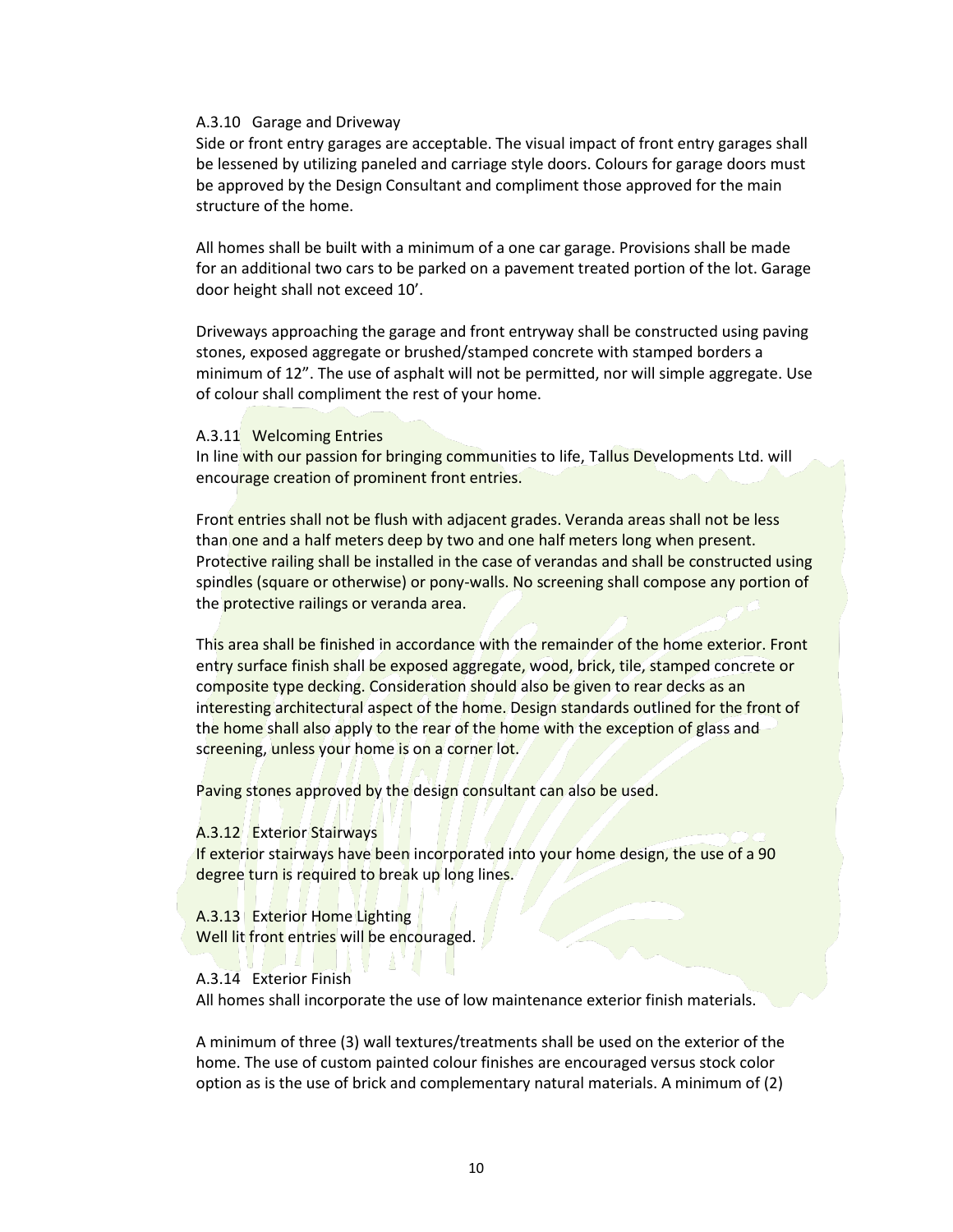may be approved by the design guidelines in special circumstances, when the overall use of finishing's is still of high quantity and quality.

Tallus Ridge's Design Consultant has identified the following complementary materials for use on home exteriors:

## Colour:

Complementary palates shall be encouraged; heavily contrasted palates that detract from neighbourhood continuity will be discouraged. All colour schemes shall be approved by the Design Consultant.

#### Roofs:

Roofs shall be outfitted with a minimum thirty-year fibreglass type shingles. They shall have raised ridges, cut and flashed valleys. Colours shall be consistent throughout the neighbourhood and be a dark neutral tone. Concrete tile will be considered however; no cedar shingle roofs shall be approved.

## Walls:

Brick, stone, board and batton, cedar, shingles, cement fibre board (Hardie plank), sand and cement acrylic stucco will be approved. Certain architectural metal may be approved. Vinyl siding is not permitted, yet some vinyl accents may be approved by the design consultant.

#### Doors:

As prominent entryways are encouraged, door choices should be carefully considered. Also garage door style and color will need to be approved.

## Windows:

All windows will be approved with Design Consultant, exception of aluminium windows. Windows are to not impact the privacy of neighboring homes.

### Trim:

Trim shall be utilized to accent and highlight elements of the home. Heavy trim is encouraged as it establishes a strong presence for the home. A number of materials, textures and colours may be used to highlight and add affect to the exterior of your home however any extreme colour variations will require review and approval by the Tallus Design Consultant.

## Soffit:

Vented stucco aluminium or wood soffit colours are to coordinate or compliment the balance of the house and trim. Exposed wood rafters are encouraged.

## Foundations:

Building finishes are to fit the adjacent grade and maintain a maximum 400mm parge or approved finish from the adjacent finished ground surface.

#### Rear Decks/Decks:

All efforts will be made to offset the elevations and sight lines for the privacy of the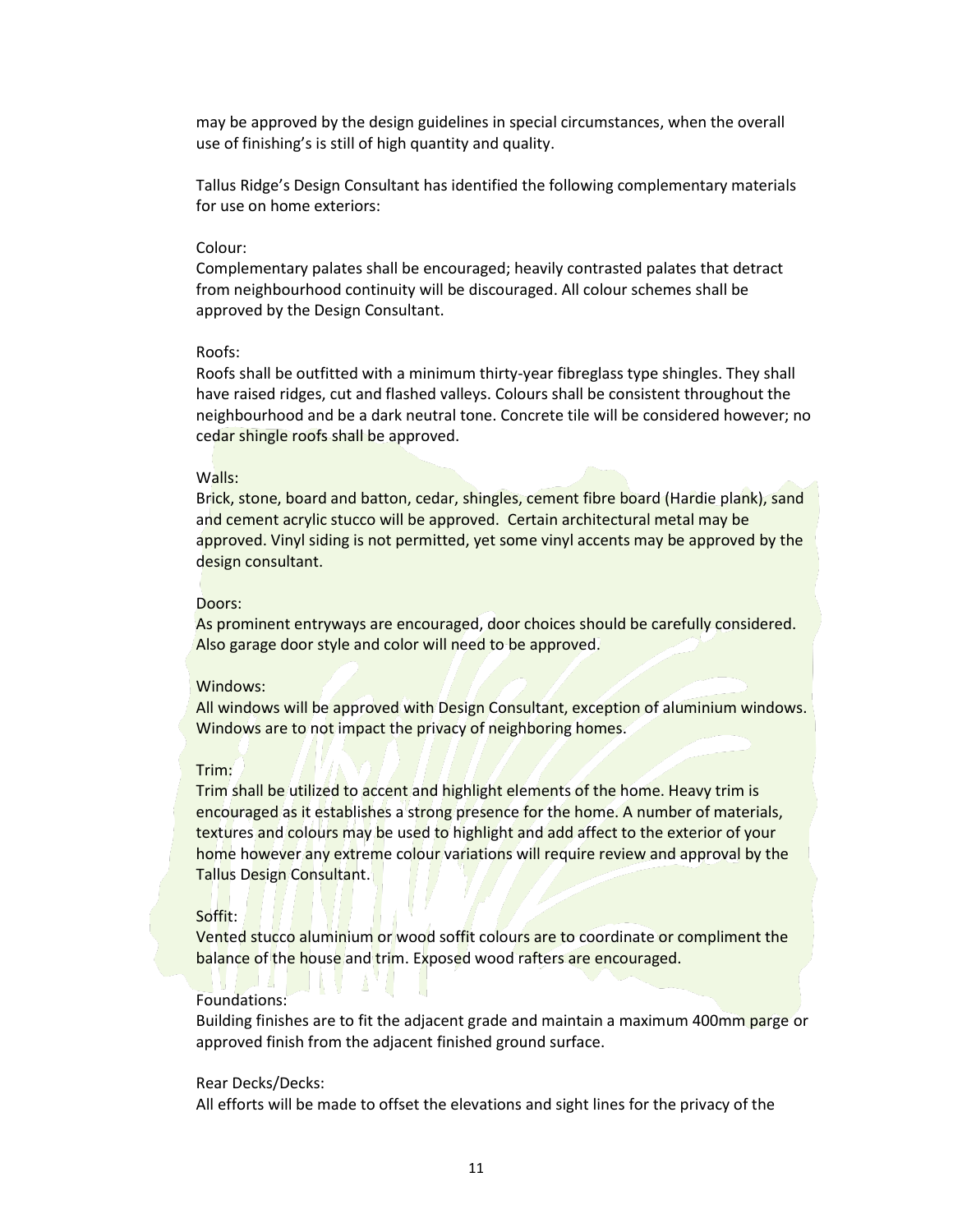neigh boring properties and home owners. The use of side walls in areas which create mutual privacy should be considered and integrated into the design.

# **CWK is enforcing the use of fire retardant / flame control coatings on all natural wood products. A description of which can be found at CWK Development Services. (778) 797-1000 to ensure buyers understand all relevant information.**

#### A.3.15 Additional Buildings

No more than one accessory building shall be erected, placed or maintained within lot lines. Materials used in construction of the accessory building shall mirror those used on the home. No aluminium sheds shall be approved.

#### A.3.16 Antenna and Satellite

No radio antenna, CB antennae, television antenna or antenna of any other kind shall adorn any building on the home lot. Satellite dishes shall not exceed three quarters of a metre and shall not be placed visible from any street. If considered for approval, all shall be colour treated to match the home so as to dilute the potential for visual impact.

## A.3.17 Recreation Equipment and Commercial Vehicles

No recreational vehicles greater than one tonne, boats, motor homes or trailers shall be parked in an area such that they will be visible from the street. Recreation vehicles must be also parked in accordance with CWK bylaws. Purchasers are encouraged to consider parking for such vehicles behind the home and not visible from the road. Parking of recreational vehicles on other lots or boulevards are not permitted.

#### A.3.18 Screens

Screening shall not appear on the front of the home. If screens are built for the rear of the home they must not be visible from the front street, side street, or any street whatsoever.

## A.3.19 Fencing

All fencing shall be standard design black chain link or approved wooden post and rail fencing in a natural wood colour. All post and rail fencing requests must be accompanied by a sample of the wood materials to be used and a photograph depicting the finished product configuration. No fence line shall be set in front of the home.

## A.4 Landscaping

Tallus Ridge shall be an extension of nature and thus landscaping will play an integral part of home design and land development. Lot owners will be required to submit a landscaping plan for approval by the Design Consultant.

Street Tree is Hawthorne Snowbird. Each Home must plant the tree in the location which accompanies the access and landscaping plan approved by the design consultant. The tree is to be located within the property owners lot (not CWK boulevard) and be located in one of the two front corners near the property line along the street.

To support an established neighbourhood atmosphere, Tallus Ridge requires that landscaping (Including all arras visible from any street) be complete within six months of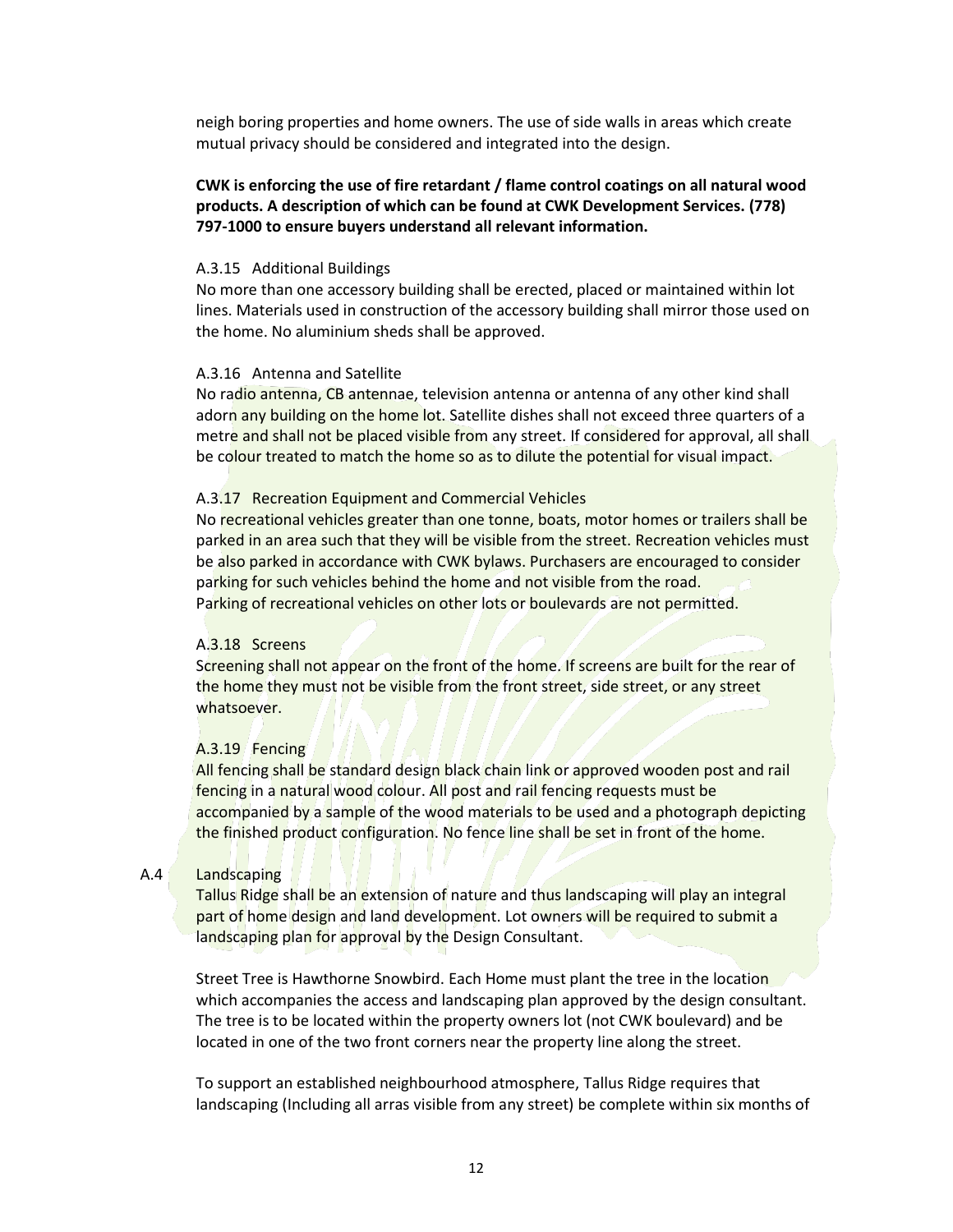home completion. Rear Yard Landscaping must be complete 8 months after home completion.

Please review site specific landscaping requirements which back onto the golf course. The landscaping plan is a visual/vegetative buffer from the Golf Course. – details are available from the marketing team and design consultant.

# A.4.1 Design Considerations

Design should include a variety of species, heights, ground cover, trees and shrubs. Native and drought resistant species are strongly encouraged. An array of formations shall be integrated as well. Groupings of different types and styles of vegetation are encouraged. Flowering low maintenance vegetation is strongly encouraged.

Ornaments which are prefabricated (gnomes and wishing wells as examples) are strongly discouraged and do not fit within the tone of Tallus Ridge. Accent ornaments such as rock groupings may be considered.

Mulch shall be of high quality and landscaping fabric shall be laid down beneath the mulch such that unwanted vegetation does not populate mulched areas.

# A.4.2 Treed Front Yard

Front yard areas are to have a minimum of (2) two trees. Trees may be provided by the owner or may be pre-existing trees which have been preserved. Planted trees are to be a minimum of two and one half inch calliper.

(1) Of the (2) trees is to be placed in the front yard in accordance with the street trees alignment to compliment the boulevard.

Street Tree is a Snowbird Hawthorne – see above description from A.4

A.4.3 Irrigation Where possible, underground irrigation systems will be strongly encouraged.

A.4.4 Landscape Area All areas which have been disturbed in the course of development shall be landscaped.

A.4.5 Lawn If a lawn is desired, lawn areas shall be sodded and minimized.

A.4.6 Front Yard All street facing yard areas shall be landscaped.

## A.4.7 Hedges

All hedges on side yards must be 0.5m from the lot line and 1.5m from the sidewalk and shall not exceed six feet in height. Hedges planted in the front of the home should not exceed three feet. All hedges on side yards must be in accordance CWK bylaws.

A.4.8 Overall Integration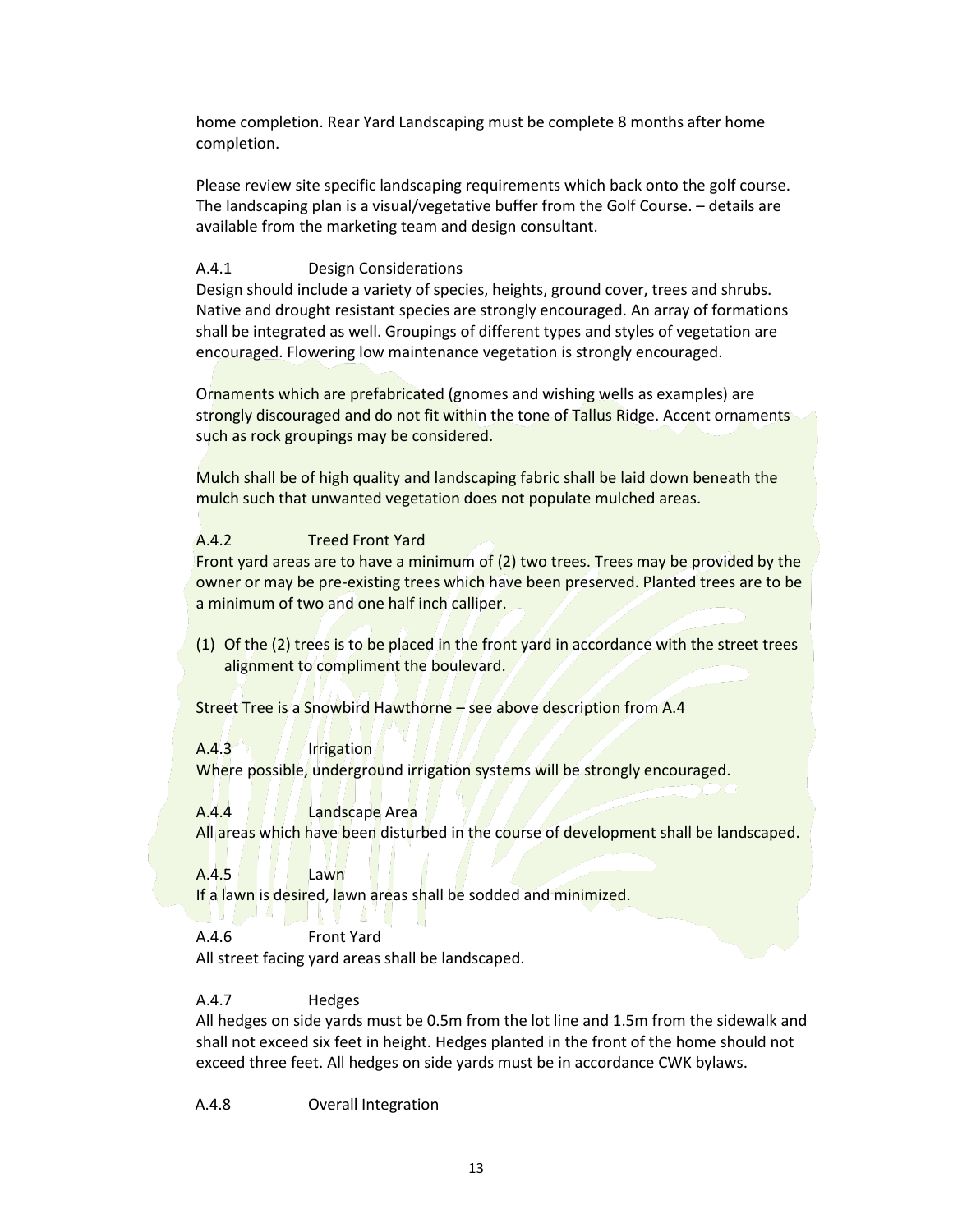The overall yard design shall fit with the architectural design of the home. Integration of the entrance, veranda, garage, decks, stairways and accessory building shall be encouraged.

## A.4.9. Construction Envelope

A construction envelope will be assigned to each lot and will define the areas of max disturbance. Determined relative to the driveway and building location, it will allow for the foundation and building excavation material storage and stockpiles and construction equipment access. Any materials stored outside the construction envelope must be removed by the owner/builder or it will be removed without notice at the owners expense.

## **Construction Regulations**

B.1 Legal Survey

Legal Survey is the responsibility of the owner to determine exact lot lines and boundaries.

# B.2 Site Grading Plan

Site grading must conform to the Tallus Ridge approved site grading plan and must in all cases consider drainage.

B.3 Driveway

The owner or his/her agent is responsible for ensuring the correct grade for driveway tie-ins to the garage and sidewalk. The owner shall also ensure that all shallow utility work has been completed prior to placing driveways.

# B.4 Damage to Utilities

The concerted effort and cooperation of all trades and contractors is strongly requested to minimize damage to owner's neighbourhood by paying close attention to the location of all utilities, boxes, curbs and sidewalks. Should damage to any utility or part thereof occur adjacent to any specific lot, charges for repair will be deducted from the owner's compliance deposit.

# B.5 Garbage

All contractors will ensure that appropriate and sufficient containers are provided at the building site to contain waste materials during the duration of construction. No container shall occupy any roadway, street or adjoining lot.

# B.6 Waste Material and Cleanliness

Contractors shall show respect for their client's future neighbourhood and prospective clients by minding waste material and cleanliness. Contractors shall maintain a clean worksite and construction area. Waste materials which have been distributed by wind or which result in visual clutter will be removed by Tallus Developments Ltd. at the expense of the contractor. Washrooms will be provided and maintained by Tallus Developments but the expense shall be shared by builders.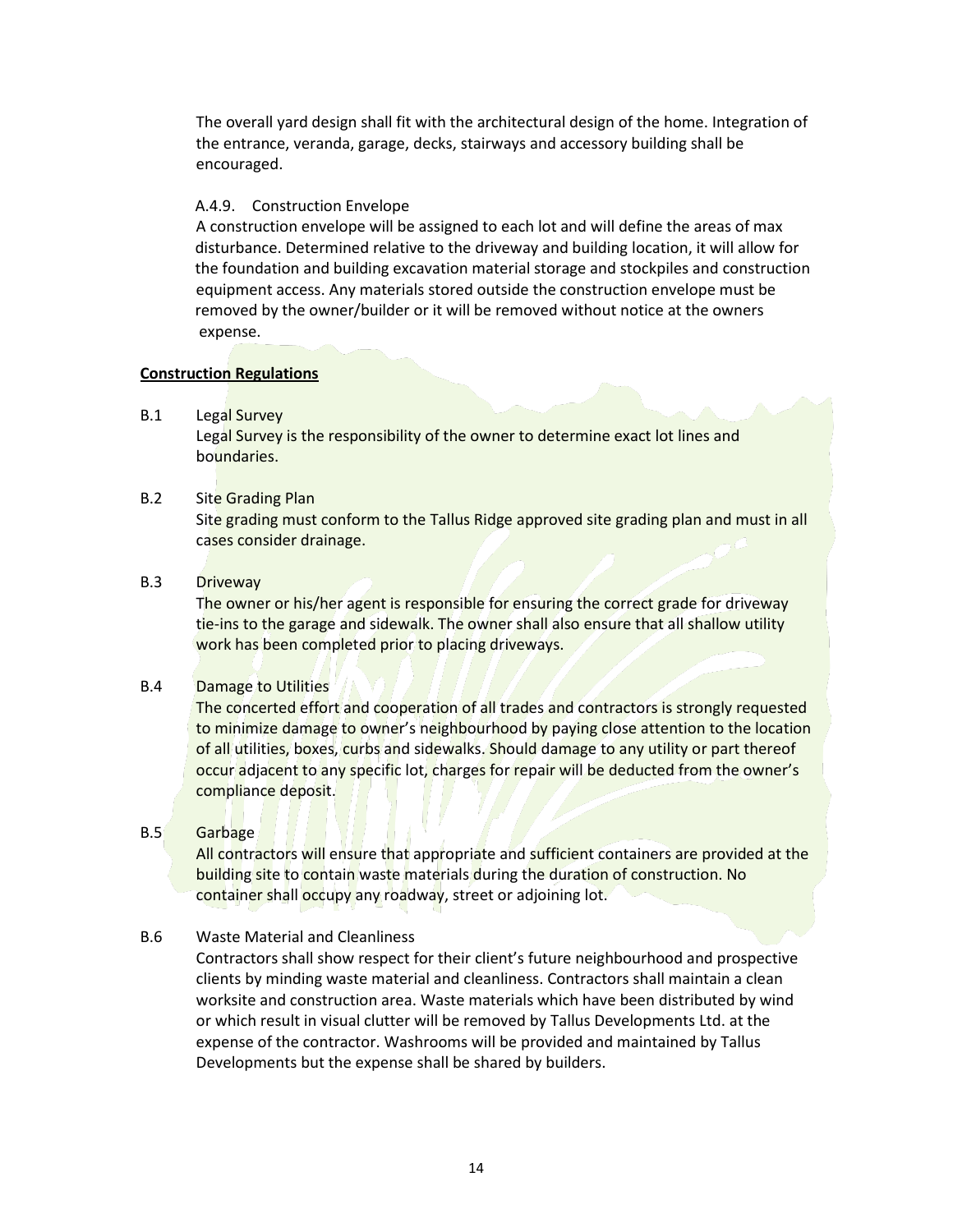## B.7 Foundations

Determination of bearing capacity of land for the foundation and associated home is the sole responsibility of the owner. Excavation shall be minimized to take advantage of naturally existing terrain.

## B.8 Hours of Construction

Guidelines enforced by the Regional District of the Central Okanagan shall be followed at all times.

## B.9 Transport Routes

Construction vehicles shall respect all Ministry of Transportation and Regional District Laws and Bylaws in addition to on-site rite of ways and clearly defined entrance and exit routes.

## B.10 General Building Information

All owners will be responsible and liable for the conduct and behaviour of their agents, representatives, builders, contractors and subcontractors while on the premises of Tallus Ridge.

## B.10.1 Site Activities

Changing of oil, washing of vehicles or any other vehicular maintenance performed by a non owner shall be prohibited. Concrete suppliers, painters, plasters or any other subcontractors will not be permitted to clean their equipment on site other than in areas designated by Tallus Developments Ltd.

Onsite activity shall be free of obscenities, loud music and indecent behaviour of all kinds at all times.

Dogs are discouraged from the site however, if brought into the development by construction personnel; they shall be bound by a leash at all times. In the event of any violation or owner complaints, Tallus Developments Ltd. shall have the right to refuse to permit the builder or subcontractor involved to continue to work on the project site.

Dust and noise control are the responsibility of the owner or his/her agents.

## B.10.2 Site Materials

Removal or careless treatment of any plant or rock material not permitted for alteration or removal by Tallus Developments Ltd. shall result in fees withheld from deposit.

## B.10.3 Site Access

There shall be only one construction entrance per lot during the time the home is under construction. This access shall align with the approved driveway entrance for the lot. In no event shall more than one construction entrance be permitted to any lot.

## B.10.4 Signage

Temporary construction signage shall be provided by Tallus Development Ltd.. Each builder shall be responsible for signs provided and shall replace signs which show excessive wear or damage when returned. All signs shall be erected within the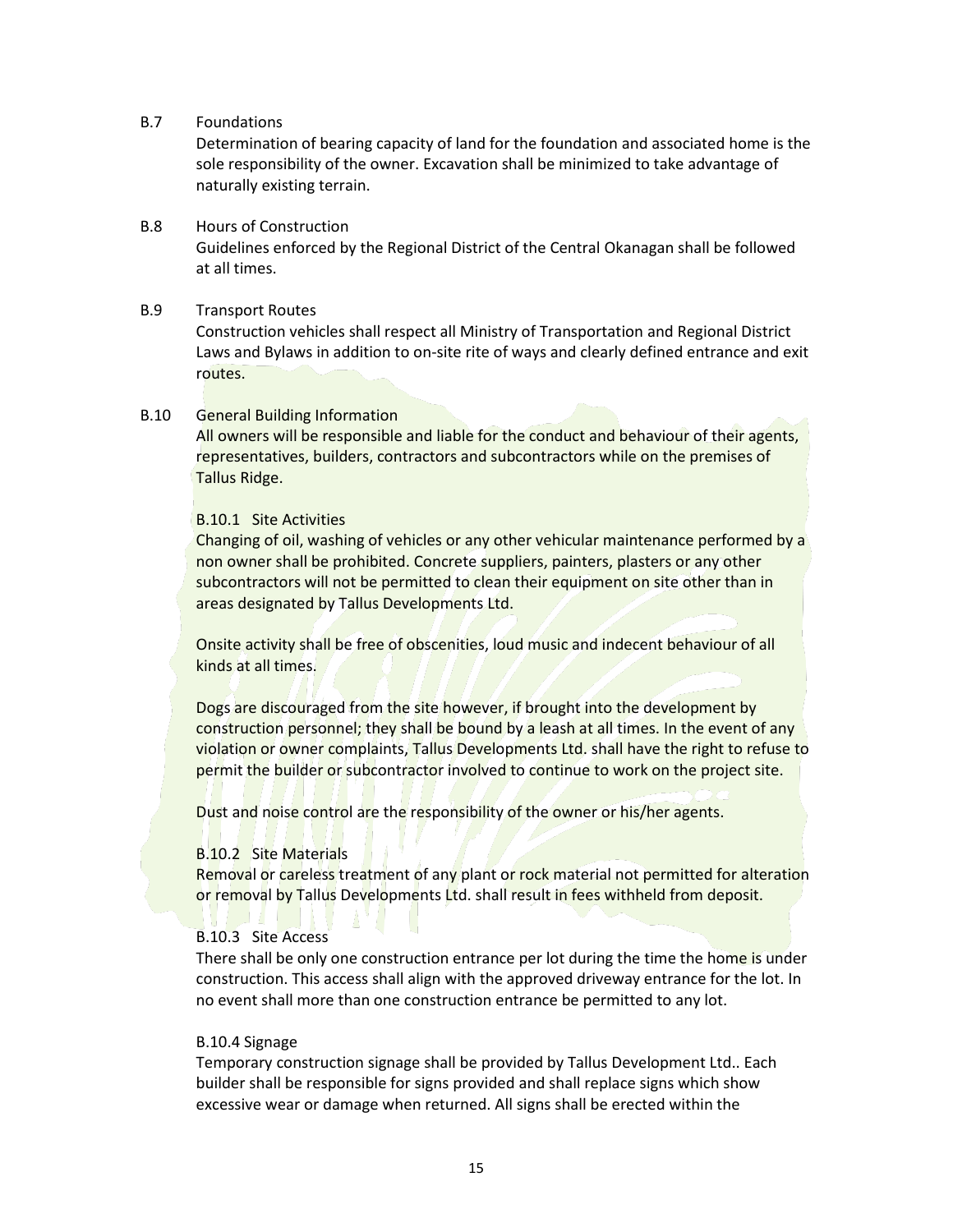construction envelope. There shall be a limit of one sign per lot and it shall be the sign provided by Tallus Development Ltd.

## B.10.5 Blasting

No impact digging causing seismic vibrations may be undertaken without the written approval of the developer and blasting is discouraged. The approval of the Developer may be withheld without cause or reason and will only be allowed in rare instances where in the opinion of the Developer it is necessary and no other alternative method of rock removal is available. Requests for blasting shall be provided a minimum of two weeks prior to when the owner deems the work necessary.

## B.10.6 Roadways and Sidewalks

Roadways and sidewalks shall remain clean and clear at all times. If as a result of traffic to and or from a particular lot has soiled roadways or sidewalks, Tallus Development Ltd. will notify the builder. If the cleanliness is not rectified within 2 days, Tallus Development Ltd. shall at the expense of the builder, hire a cleaning crew to remedy the cleanliness issue.

## B.10.7 Boundary of Construction

At no time shall any material (construction, fill or otherwise) be placed on another lot, roadway or any other area which is not solely owned by the purchaser. Please be advised of the following replacement/Damage costs:

| Tallus Signage                                      | \$1,500.00 | ea |
|-----------------------------------------------------|------------|----|
| <b>Street Light Post</b>                            | \$5,500.00 | ea |
| <b>Street Light Globe</b>                           | \$2,000.00 | ea |
| Sidewalk Panel                                      | \$500.00   | ea |
| <b>Existing Vegetation (pine or fir tree)</b>       | \$5000.00  | ea |
| <b>Street Cleaning</b>                              | \$10.50/m2 | ea |
| (all costs are subject to change from time to time) |            |    |

# **Design Review Process**

Tallus Developments Ltd. has shaped the Design Review Process to assist home owners and their builders in creating the home of the owner's dreams while retaining value for and building a community. A clear understanding and interpretation of the guidelines will allow approval of plans more rapidly than numerous reapplications. It is with this in mind that home plans, Colour Submission Form, and landscaping plans must be submitted to the Design Consultant early in the process such that discussion can begin between the Design Consultant and the new owner and his/her agents.

Building a new home of your own is an exciting process and we are pleased to be working with you in realising your dreams!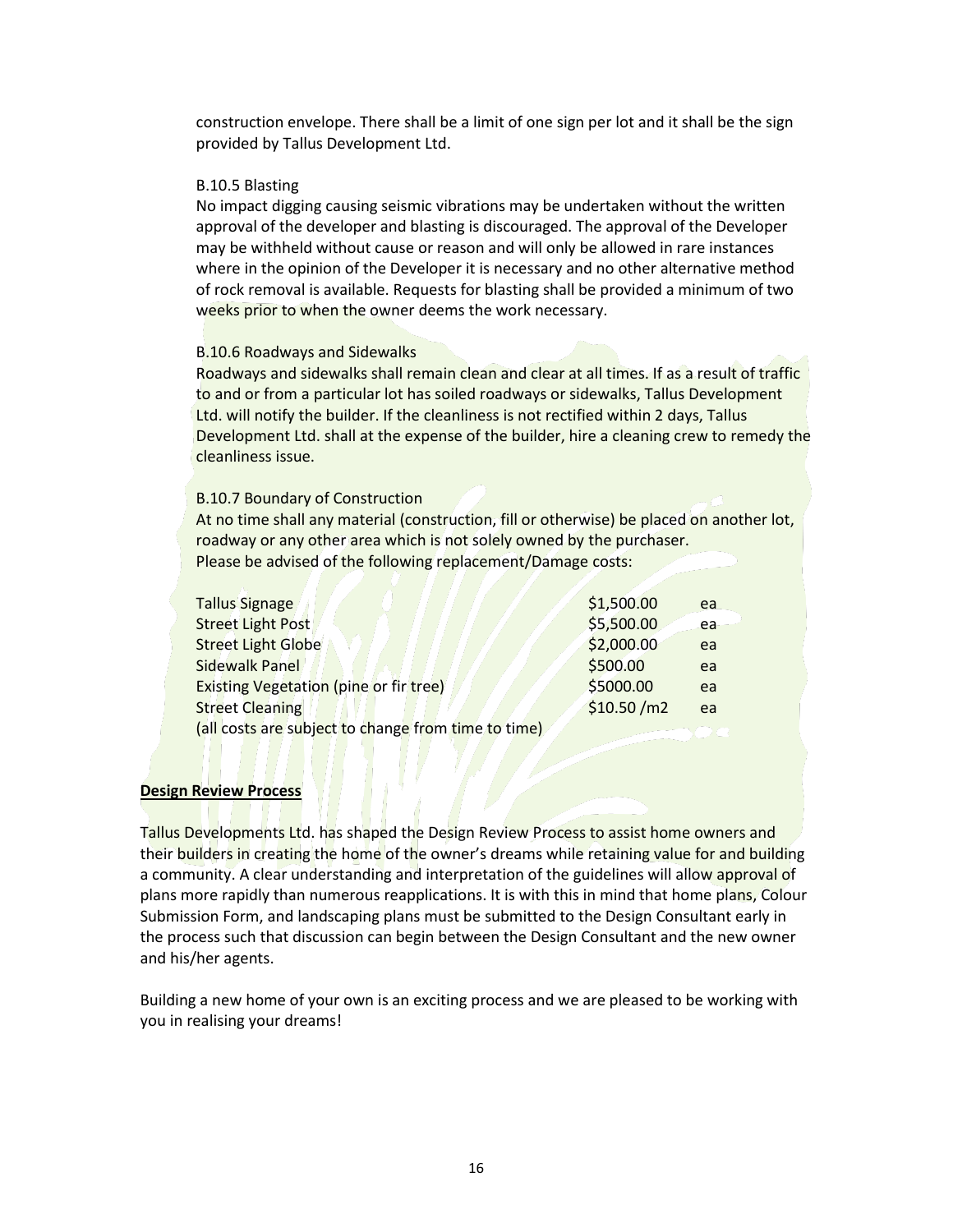# C.1 Review Fees

A refundable compliance deposit and a non-refundable review fee are due prior to the commencement of the review process. Owners or their agents shall notify Tallus Developments Ltd. in writing of any deficiencies or damage to utilities immediately upon execution of the Offer to Purchase and Agreement for Sale. If notification is not received Tallus will consider that there was no prior damage to utilities, sidewalk, curb, gutters, or street lighting.

Tallus Developments Ltd. will retain the compliance deposit, or portion thereof, for any of the following infractions:

- Failure to comply with Design Review Process/getting building permit before submitting and receiving approval from Design Consultant
- Violation of Design Guidelines
- Changes to the approved design plans made without approval of the Design **Consultant**
- Damages to surface improvements and utilities
- Failure to clean up materials on or adjacent to home
- Unauthorised dumping or cleaning of materials on any portion of the land
- Failure to remove excavated material spilled on roads, sidewalks or on neighbourhood walkways and sidewalks
- Site Disturbance of any kind prior to the design approval being granted.

Application in writing to Tallus Ridge for return of the compliance deposit may only be requested upon completion of all home construction as approved through this Design Review Process. A completed home will include:

- Exterior elevations, driveways, final exterior finish, treatments, landscaping and walks
- Site clean up
- Approved final inspection as described by these guidelines
- $\frac{1}{2}$  will be returned when the home and front yard is complete and  $\frac{1}{2}$  will be paid when side and back yard is complete. Also all can be returned at one time if all items are complete.
- Tallus reserves the right to hold back all or a portion if buyers do not follow the guidelines.

# C.2 Pre-Design Consultation

A pre design consultation shall be scheduled by the owner between him/herself or an agent and the Design Consultant. The pre design meeting is intended to cover the scope of guidelines and to clarify interpretation of said guidelines.

# C.3 Pre-Construction Review

Upon completion of the pre-design consultation the Builder or his/her agent shall submit the following plans, drawings, and other information as requested by the Design Consultant.

One copy of a site plan with the following information indicated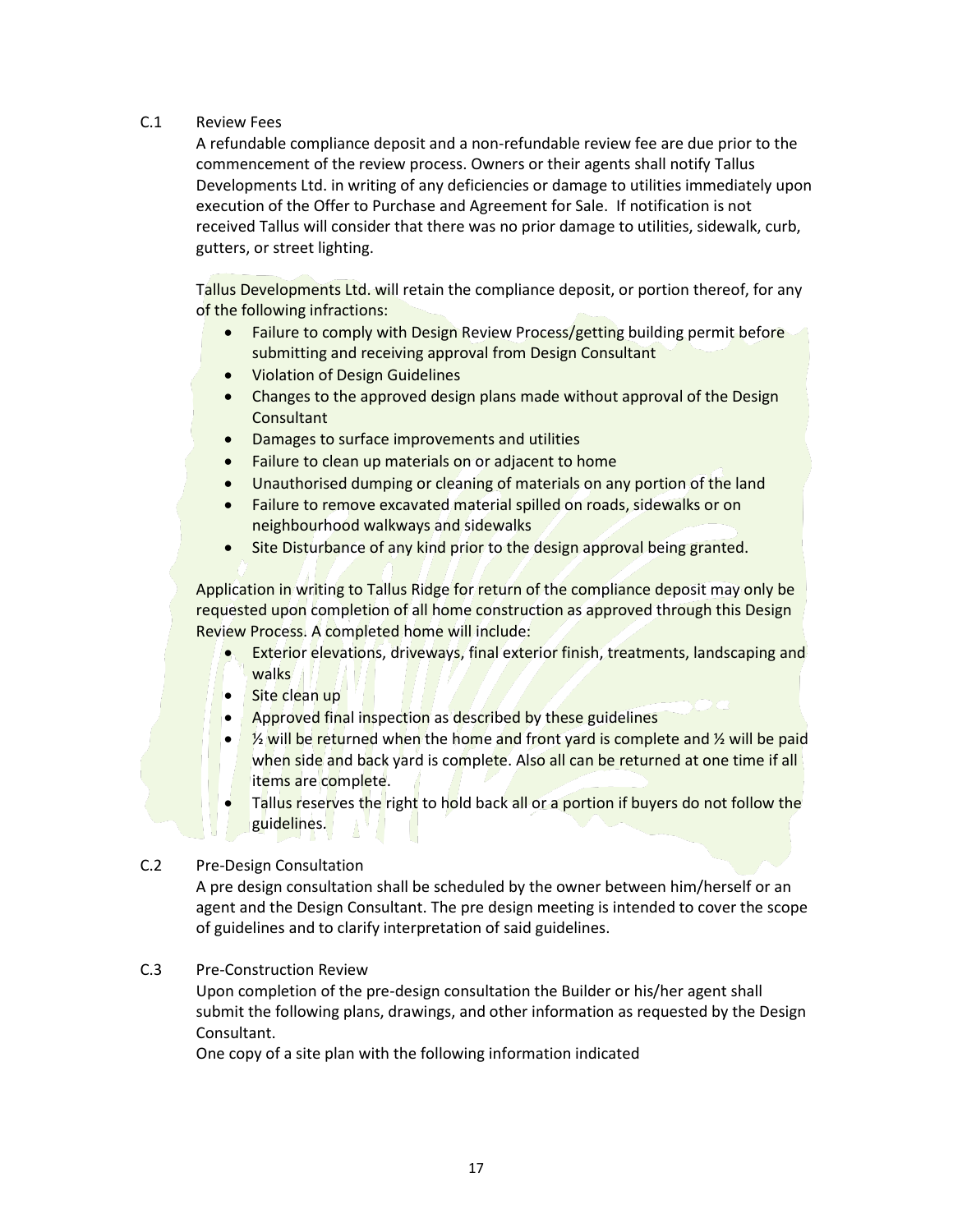- Location of existing vegetation
- Existing topography and the location of the exterior wall at each floor
- Proposed floor levels
- A typical cross section indicating the setting of the house on the lot and its relation to the facing street
- The driveway location with slope calculations
- A front elevation or perspective sketch(s) indicating the architectural character of the house

Such other information and material as the Design Consultant may deem required to address the specific conditions of the lot in question Upon receipt of a preliminary approval application, a meeting with the Design Consultant will be arranged to review the proposal and identify any deficiencies to be addressed at formal review.

# C.4 Formal Review

After the Design Consultant has completed the Pre-Construction Review, the Builder (on behalf of the owner) or his/her agent shall prepare a full design submission for the Design Consultant's review and approval, as well as a complete professional plan submission to Protech Consulting Ltd. to ensure the building plans adhere to the lot grading plan prior to making an application for a building permit. The plan submission will be accepted in PDF format for the Design Consultant and an 11 X 17 hard copy construction set for the Project Manager.

Submissions to include the following:

Position of the house on the lot

- Position of the garage on the lot
- Grades and slopes including drainage plan
- Position of statutory rights of way, easements and covenants (such as no disturb areas)
- Location of all existing trees highlighting which are proposed for removal
- Delineate the defined construction material storage areas on the site plan
- Typical cross section indicating the final setting of the house on the lot and its relationship to the facing street
- Position of accessory buildings, fences, pools, retaining walls etc.
- Driveways and walkways (position and finish)
- Side and rear perspective sketches
- Floor plans showing all levels
- Elevations illustrating all sides of the home
- Garage floor and first floor finished elevation to the site data
- Elevation of roof peaks to the site data
- Exterior materials
- Confirmation of guideline specified roof material
- Colour submission (see C.5)
- Landscape design (see C.6)

Submissions which do not include all of the above information as required will be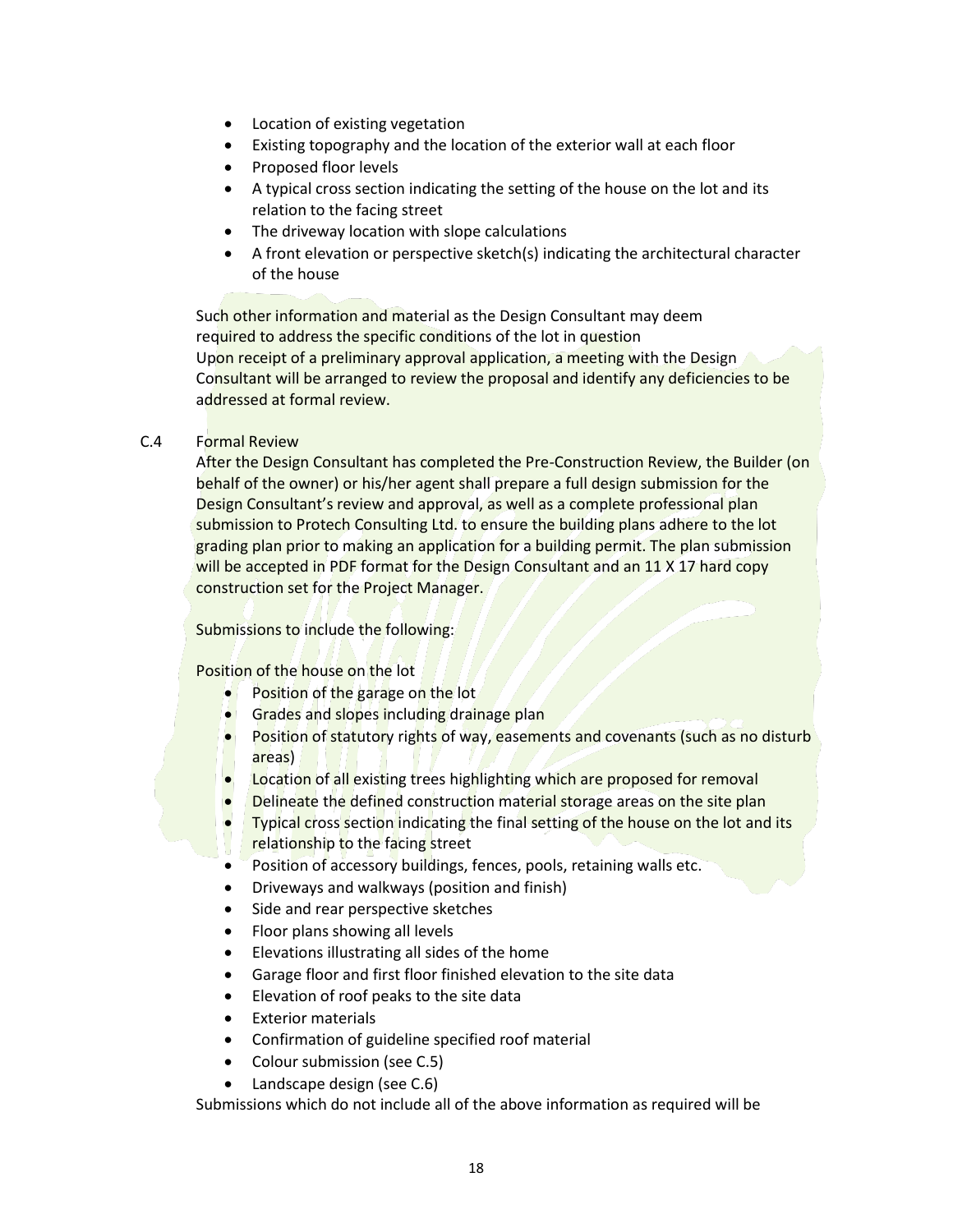denied and returned without review or held until the buyer supplies outstanding information.

# C.5 Colour Submission

A Colour Submission Form with all exterior wall materials, trim masonry must be submitted for approval to the Design Consultant. The colour form may be submitted with full plans or up to thirty days after receiving approval. Approvals granted without the Colour Submission Form will be contingent upon the subsequent approval of the colour selection.

If the owner or his/her agent decide to change the colour of the home after approval for a colour has been granted, a re-submission fee of \$250.00 will be applied for the additional colour or finish review

## C.6 Landscape Design

A detailed landscape plan showing the location of all buildings on the lot and detailing the location of fences and retaining walls, a planting plan with a list showing quantities and sizes of proposed plant materials is required. The plan must also show the location and materials of all landscape elements including driveway, patios, paths, veranda, swimming pool etc. The landscape plan may be submitted at time of full design submission or prior to commencement of landscape construction. Approvals granted without the detailed landscape plan will be contingent upon the subsequent approval of the detailed landscape plan.

# C.7 Resubmission Fees

The Design Consultant will charge a resubmission fee to the owner if they are required to resubmit their application due to significant changes in the design.

# C.8 Approval

The Design Consultant shall, within ten (10) working days of receipt of the full design submission, make a decision at its absolute discretion to approve or disapprove the plans submitted.

The Design Consultant may, before making a decision, communicate any changes desired by the Design Consultant to the Builder or his/her agent, and if the owner or his/her agent does not consent thereto and submit new plans within fifteen (15) days there from, the Design Review Consultant shall make a decision on the basis of the plans and drawings submitted. The Design Consultant shall, within five (5) working days of making the decision, give notice in writing to the Builder or his/her agent of that decision.

In the event that the owner or his/her agent does not receive notice within fifteen (15) working days of the receipt by the Design Consultant of the plans or drawings, the Design Consultant shall be deemed not to have approved of such plans and drawings.

# C.9 Completion Requirements

Owners will have 18 months from the date of lot sale completion to begin home